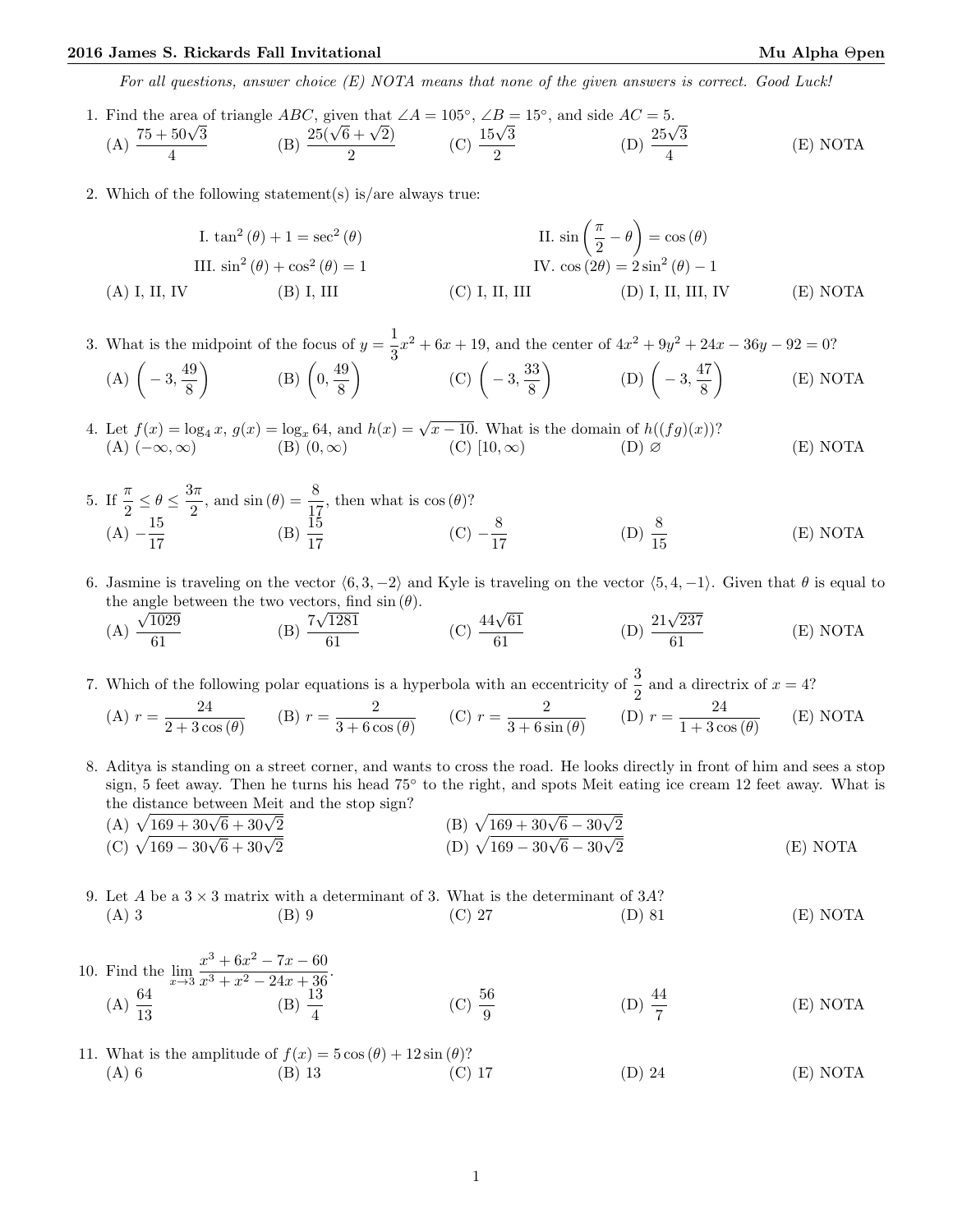## 2016 James S. Rickards Fall Invitational Mu Alpha Θpen

- 12. Given that  $\vec{a}$  is  $\langle 1, -2, 7 \rangle$  and  $\vec{b}$  is  $\langle 3, 5, -4 \rangle$ , find the projection of  $\vec{a}$  on  $\vec{b}$ .  $(A) \left\langle -\frac{20}{27} \right\rangle$  $\frac{20}{27}, \frac{40}{27}$  $\left\langle \frac{40}{27}, \frac{140}{27} \right\rangle$  (B)  $\left\langle -\frac{14}{27} \right\rangle$  $\frac{14}{27}, \frac{140}{27}$  $rac{140}{27}, \frac{77}{27}$  (C)  $\bigg\langle -\frac{34}{27}$  $\frac{34}{27}, \frac{32}{27}$  $rac{32}{27}, \frac{20}{27}$  (D)  $\bigg\langle -\frac{26}{27}$  $rac{26}{27}, \frac{7}{27}$  $\left\langle \frac{7}{27},\frac{155}{27} \right\rangle$ (E) NOTA
- 13. Wenxin likes chickens. She wants to make a parallelepiped pen for her chickens bounded by the vectors  $(6, 3, -2)$ ,  $\langle 2, 3, -4 \rangle$ , and  $\langle 5, -3, 1 \rangle$ . What is the volume of her pen? (A) 42 (B) 78 (C) 104 (D) 133 (E) NOTA
- 14. Which of the following rectangular coordinates is equivalent to the polar coordinate  $(6, 60)$ ?<br>
(A)  $(3\sqrt{2}, 3\sqrt{2})$  (B)  $(3, 3\sqrt{3})$  (C)  $(\sqrt{3}, 3)$  (D)  $(-\sqrt{3}, 3\sqrt{3})$ which of the  $(A)$   $(3\sqrt{2}, 3)$ (B)  $(3, 3\sqrt{3})$ 3, 3) (D)  $(-\sqrt{3}, 3)$ 3) (E) NOTA
- 15. Evaluate  $\sum_{n=1}^6$  $n=1$  $\left|3\right|$ e  $(n+1)(\pi)i$ 3  $-e$  $(n-1)(\pi)i$ Evaluate  $\sum_{n=1}^{6} 3 \left| e^{\frac{(x^2 + 2)(x/y)}{3}} - e^{\frac{(x^2 + 2)(x/y)}{3}} \right|$ <br>
(A) 18 (B) 18 $\sqrt{3}$  (C) 6 $\sqrt{3}$ (C)  $6\sqrt{3}$  (D) 6 (E) NOTA

16. The roots of the equation  $x^6 = 729$  are plotted in the Argand plane. Find the area bounded by these points. (A)  $\frac{9\sqrt{3}}{2}$ 2  $(x^3) = 729$ <br>(B)  $\frac{27\sqrt{3}}{4}$  $\frac{\sqrt{3}}{\sqrt{4}}$  (C)  $\frac{27\sqrt{3}}{2}$ 2 (D)  $27\sqrt{3}$  $(E) NOTA$ 

- 17. Let  $\arccos\left(\frac{3}{5}\right)$ 5  $+ \arccos\left(\frac{8}{17}\right) = \arctan\left(\frac{a}{b}\right)$ b ), where  $a > 0$  and  $b < 0$ . Find  $a + b$  if all the angles are within the first quadrant. (A) 41 (B) 40 (C) 39 (D) 38 (E) NOTA
- 18. What is the period of  $f(x) = \sin(3x) + \cos(2x)$ ? (A)  $\pi$  (B)  $3\pi$  (C)  $6\pi$  (D)  $2\pi$  (E) NOTA
- 19. Find the distance between the polar points  $(6, 75^{\circ})$  and  $(3, -15^{\circ})$ .<br>
(A)  $3\sqrt{3}$  (B)  $3\sqrt{5}$  (C) 3  $(A)$  3 $\sqrt{3}$ (B)  $3\sqrt{5}$  (C) 3 (D) 6 (E) NOTA
- 20. Evaluate:  $\det \left( \begin{array}{cc} \csc(15^\circ) & \csc(30^\circ) \\ \sin(60^\circ) & \sin(15^\circ) \end{array} \right)$  $\operatorname{cis}(60^\circ) \quad \operatorname{cis}(15^\circ)$  $1^{2016}$ (A) −1 (B) 0 (C) 1 (D) 2 (E) NOTA

21. Find the positive difference between the solutions of  $\log_2 (\log_4 x^2) = \log_8 (\log_2 x^8)$ (A)  $2^{2\sqrt{2}}$  (B)  $2^{2\sqrt{2}-1}$  (C)  $2^{\sqrt{6}}$  (D)  $2^{2\sqrt{2}}$  (D)  $2^{2\sqrt{2}}$  $(E) NOTA$ 

- 22. Simplify  $\frac{(1-\sin^2(x))(1-\cos^2(x))}{\cos(x)\sin(x)\tan(x)(1+\sin(x))}$ . (A) cos (x) (B) sin (x) (C) 1 − cos (x) (D) 1 − sin (x) (E) NOTA
- 23. Evaluate the following infinite geometric series:  $(16 + 8i) + (12 4i) + (4 8i) + \ldots$ (A)  $7 + 15i$  (B)  $5 + 3i$  (C)  $16 + 8i$  (D)  $24 - 8i$  (E) NOTA
- 24.  $f(x) = 3x + 1$ . Let  $f_2(x) = f(f(x))$ ,  $f_3(x) = f(f(f(x)))$ , etc. Find  $f_5(1)$ .<br>
(A) 363 (B) 364 (C) 365 (A) 363 (B) 364 (C) 365 (D) 724 (E) NOTA
- 25.  $|z-(2i)||z-(2i)| = 32$  is graphed in the Argand plane. What type of conic is this? (Choose the most specific option.) (A) Parabola (B) Circle (C) Ellipse (D) Hyperbola (E) NOTA